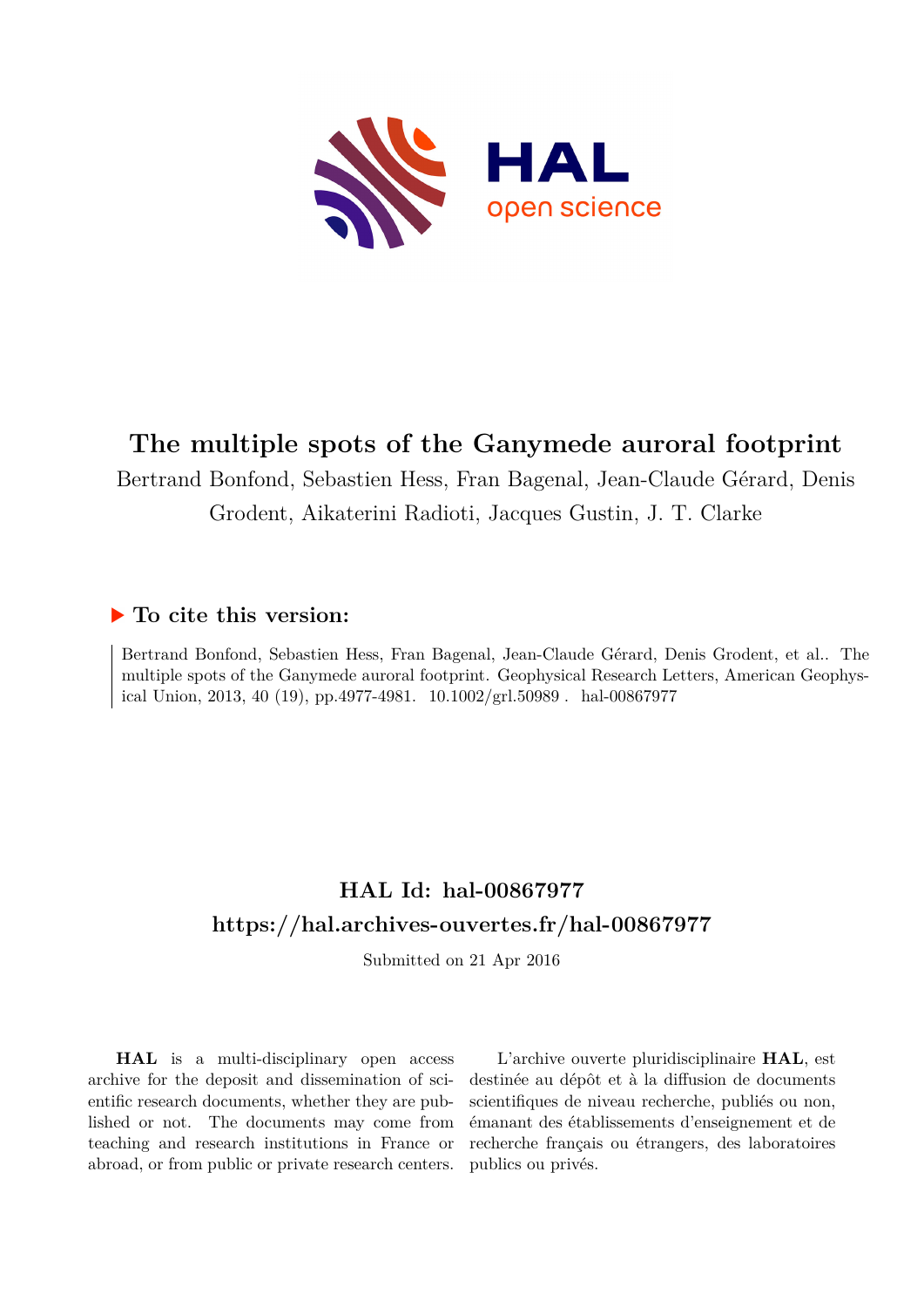### **The multiple spots of the Ganymede auroral footprint**

B. Bonfond,<sup>1,2</sup> S. Hess,<sup>3</sup> F. Bagenal,<sup>4</sup> J.-C. Gérard,<sup>1</sup> D. Grodent,<sup>1</sup> A. Radioti,<sup>1</sup>

J. Gustin, $<sup>1</sup>$  and J. T. Clarke<sup>5</sup></sup>

Received 23 August 2013; revised 23 September 2013; accepted 24 September 2013; published 4 October 2013.

[1] The interaction between the moons and the magnetosphere of giant planets sometimes gives rise to auroral signatures in the planetary ionosphere, called the satellite footprints. So far, footprints have been detected for Io, Europa, Ganymede, and Enceladus. These footprints are usually seen as single spots. However, the Io footprint, the brightest one, displays a much more complex morphology made of at least three different spots and an extended tail. Here we present Hubble Space Telescope FUV images showing evidence for a second spot in the Ganymede footprint. The spots separation distance changes as Ganymede moves latitudinally in the plasma sheet, as is seen for the Io footprint. This indicates that the processes identified at Io are universal. Moreover, for similar Ganymede System III longitudes, the distance may also vary significantly with time, indicating changes in the plasma sheet density. We identified a rapid evolution of this distance  $\sim 8$  days after the detection of a volcanic outburst at Io, suggesting that such auroral observations could be used to estimate the plasma density variations at Ganymede. **Citation:** Bonfond, B., S. Hess, F. Bagenal, J.-C. Gérard, D. Grodent, A. Radioti, J. Gustin, and J. T. Clarke (2013), The multiple spots of the Ganymede auroral footprint, *Geophys. Res. Lett.*, *40*, 4977–4981, doi:10.1002/grl.50989.

#### **1. Introduction**

[2] Io, Europa, Ganymede, and Enceladus are known to generate an auroral footprint on their parent planets [*Bonfond*, 2012, and references therein]. At Jupiter, the magnetic dipole axis is tilted relative to the rotation axis. As a consequence, the plasma of the inner magnetosphere, essentially originating from Io's volcanism, is concentrated along the centrifugal equator which is inclined relative to the satellite's orbital plane. These moons constitute an obstacle for this magnetospheric plasma which is nearly corotating with the planet (see review by *Jia et al.* [2009]). This interaction creates Alfvén waves which are carried away along the magnetic field lines, forming Alfvén wings. It is noteworthy

©2013. American Geophysical Union. All Rights Reserved. 0094-8276/13/10.1002/grl.50989

that in a reference frame fixed with the satellite, the Alfvén wings are inclined relative to the magnetic field lines because of the finite velocity of the waves [e.g., *Kivelson et al.*, 2004]. On their path toward the planet, these waves ultimately accelerate electrons which subsequently precipitate into the atmosphere and create auroral emissions [e.g., *Hess and Delamere*, 2012].

[3] The present study focuses on the Ganymede footprint (GFP). Like Io's, the brightness of this footprint appears to be controlled by the location of Ganymede in the plasma sheet [*Bonfond et al.*, 2013; *Hess et al.*, 2013], but it also experiences brightness fluctuations on timescales of 10–40 min and of 1–3 min [*Grodent et al.*, 2009]. Additionally, the size of the spot ( $\sim 800 \text{ km}$ ) appears to be consistent with the size of the whole Ganymede magnetosphere rather than the size of the moon itself.

[4] While most footprints are observed as single spots, the Io footprint, the brightest of all footprints, is known to be made of at least three spots and  $a < 100^\circ$  longitude long tail. One spot, the main Alfvén wing (MAW) spot, is attributed to electrons being directly accelerated toward Jupiter in the main Alfvén wing. The trans-hemispheric electron beam (TEB) spot is associated with electrons accelerated away from Jupiter in the main Alfvén wing. They form electron beams along the magnetic field lines and cross the equatorial plane and part of them precipitate in the opposite hemisphere, generating the TEB spot. Since these electrons are not slowed down by the dense plasma in the equatorial plane, the TEB spot is found either upstream or downstream of the MAW spot, depending on the centrifugal latitude of Io (see Animation S1 in the supporting information) [*Bonfond*, 2012]. On their way toward Jupiter, the Alfvén waves are partially reflected at the density gradient outside the torus and form a reflected Alfvén wing (RAW). The third spot, always found downstream of the MAW spot, is associated with the electrons accelerated directly toward Jupiter in the RAW (see Animation S2). The tail is believed to be caused either by field aligned quasi-static electric fields powered by the azimuthal acceleration of the quasi-stagnant plasma in Io's wake [*Hill and Vasyliunas ¯* , 2002; *Ergun et al.*, 2009], or by multiple reflections of the Alfvén waves downstream of Io [*Jacobsen et al.*, 2007; *Bonfond et al.*, 2009].

[5] There is no reason why the Io footprint would be fundamentally different from the others, and it is likely that the other footprints are also made of several spots which have not been identified yet. Here we report the finding of a second spot for the Ganymede footprint, and we characterize its location in order to identify its nature.

#### **2. Image Processing**

[6] This study is based on the data set of images of the Jovian aurora acquired between 1997 and 2013 with the

Additional supporting information may be found in the online version of this article.

<sup>&</sup>lt;sup>1</sup>Laboratoire de Physique Atmosphérique et Planétaire, Université de

Liège, Liège, Belgium.<br>
<sup>2</sup>Department of Space Studies, Southwest Research Institute, Boulder, Colorado, USA.

<sup>&</sup>lt;sup>3</sup>LATMOS, IPSL, CNRS, UVSQ, UPMC, Guyancourt, France.

<sup>4</sup>LASP, University of Colorado Boulder, Boulder, Colorado, USA.

<sup>5</sup>Center for Space Physics, Boston University, Boston, Massachusetts, USA.

Corresponding author: B. Bonfond, Laboratoire de Physique Atmosphérique et Planétaire, Université de Liège, Allée du 6 Août, 17-B5c, BE-4000 Liège, Belgium. (b.bonfond@ulg.ac.be)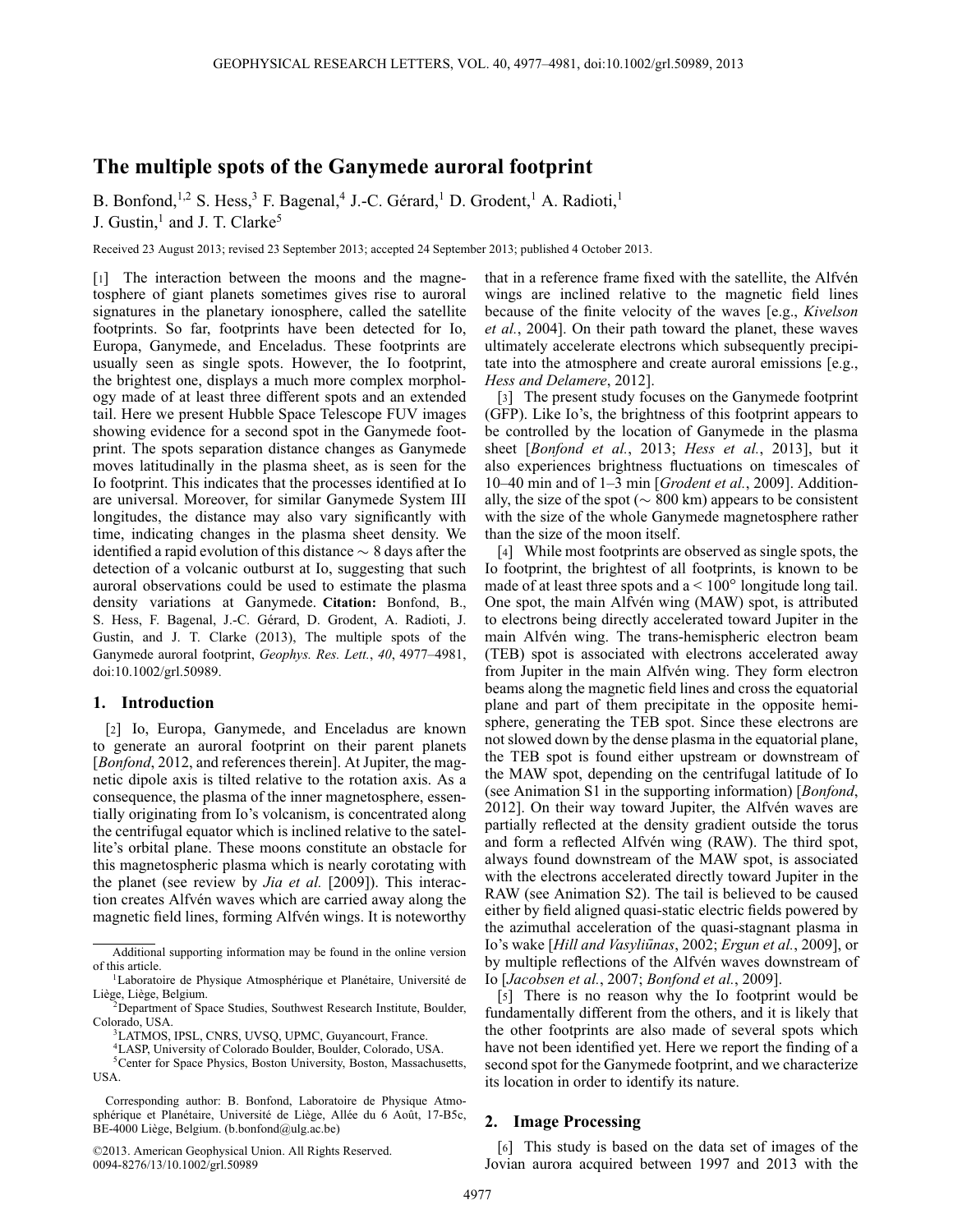

**Figure 1.** Polar projection of images acquired 14 min apart on 13 April 2007 (see Animation S3). On both images, the Ganymede footprint is made of two spots indicated by the yellow arrows. The green arrow shows the MAW spot of the Io footprint. The red arrows point at two emission patches associated with injection signatures. The spots associated with the footprints moved by  $\sim 8^{\circ}$  of longitude from one image to another while the patches remained approximately fixed.

Far-UV Multi-Anode Microchannel Array channel on the Space Telescope imaging Spectrograph (STIS) and the Solar Blind channel of the Advanced Camera for Surveys (ACS) on board the Hubble Space Telescope (HST). These images were acquired either with the clear and the strontium fluoride filters on STIS or with the F115LP and the F125LP filter on ACS. The platescale is of 0.0248<sup>2</sup> arcsec<sup>2</sup>/pixel on STIS and  $0.034 \times 0.030$  arcsec<sup>2</sup>/pixel on ACS, corresponding to  $\sim 75$ and  $\sim 120$  km/pixel, respectively. The point spread function is 2–3 pixels wide on both instruments.

#### **3. Results**

#### **3.1. The Nature of the Secondary Spot**

[7] Polar projections of the HST images can be rotated so that they are fixed in System III (S3). On such maps, a moving auroral feature located equatorward of the main oval usually denotes the presence of an auroral footprint. On most maps of the southern aurora and possibly on some maps of the northern aurora, two moving spots (typically  $> 10\sigma$ above the detection level) can be found close to the foot of the magnetic flux tube passing through Ganymede (Figure 1 and Animations S3–S8). As shown by *Grodent et al.* [2009], the GFP's brightness varies significantly on timescales of minutes. As a consequence, during a given 45 minute long image sequence, a faint spot can significantly dim or even temporarily disappear below the detection threshold (a few kR depending on the background emissions). Its identification is nevertheless made possible by its repeated appearance close to the main GFP spot (i.e., moving similarly relative to the S3 fixed main aurora). However, it also occurs that for a similar longitude range, two spots are observed on one sequence and only one can be seen on another sequence. We suggest that this lack of detection, especially in the north, is probably due to the limited sensitivity of the HST UV cameras.

[8] The distance between these auroral spots varies as a function of the S3 longitude of Ganymede (Figure 2a). More specifically, this distance increases between  $-60^\circ$  and  $60^\circ$ 

and then decreases between  $60^\circ$  and  $110^\circ$ . It also appears to increase again around  $150^\circ$ . If the secondary spot is a RAW spot, then this distance should still decrease to reach a minimum around 200° (Figure 2a (bottom, shortdashed line) and Animation S2), while it should display an opposite behavior for a TEB spot (Figure 2a (bottom, long-dashed line) and Animation S1) [*Bonfond et al.*, 2009]. However, the GFP spots are located close to the limb on the few images showing the footprint around  $150^\circ$ , which increases the uncertainty in their positions and thus on the interspot distances.

[9] Figure 2b shows a sequence of three images acquired on the same day. The S3 longitudes of Ganymede were  $61^\circ$ , 110 $^\circ$ , and 145 $^\circ$ , respectively. While two spots could be clearly seen on the first and the third images, only one spot is identified on the second one. If the secondary spot is a TEB spot, such a behavior could be interpreted as the merging of the MAW and the TEB spot as Ganymede crosses the centrifugal equatorial plane. However, the lack of detection of the secondary spot could also result from dim emissions below the detection limit.

[10] As seen in Figure 2, the maximum distance between the spots is 4300 km. As the southern GFP footpath is  $\sim$ 115,300 km long, this shift corresponds to  $\sim$  13<sup>°</sup> of longitude. The Alfvén propagation time from Ganymede ranges from  $T_{\text{min}} \approx 140$  to  $T_{\text{max}} \approx 1060$  s and is  $\sim 600$  s at 0<sup>°</sup> centrifugal latitude (see the supporting information). In a frame fixed with Ganymede, the plasma corotates with Jupiter in ~10 h, i.e., with an angular velocity  $\Omega = 0.01^{\circ}/s$ . If the interaction is linear [*Jacobsen et al.*, 2007], the maximum distance between the MAW spot and the TEB spot should theoretically correspond to

$$
(T_{\text{max}} - T_{\text{min}})\Omega \approx 10^{\circ}.
$$

[11] The time difference roughly corresponds to the time required by the Alfvén waves to cross the plasma sheet from one side to the other. In the case of a RAW spot, the Alfvén waves have to cross the plasma sheet twice so the maximum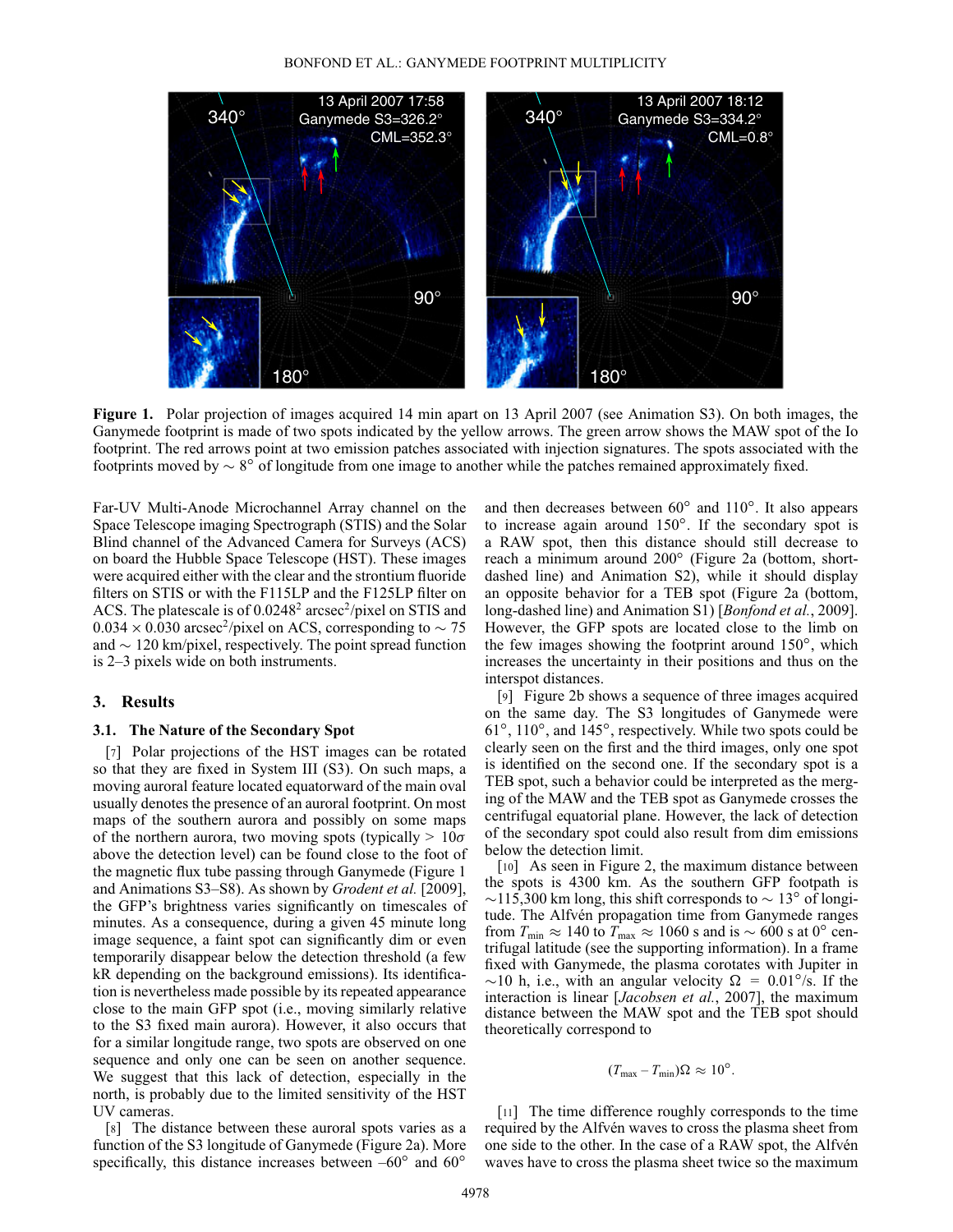

**Figure 2.** (a) Interspot distance between the two spots of the Ganymede footprint. (top) The colored lines connect points from the same HST orbit. The error bars assume a selection uncertainty of 1 pixel for the first spot and 2 pixels for the second one. (bottom) The long-dashed lines show the expected dependence of the distance for a trans-hemispheric electron beam spot (arbitrary units). In this case, the two spots merged as Ganymede crossed the centrifugal equator. The short-dashed line shows the expected behavior of the distance for a reflected Alfvén wing spot. In this case, the minimum distance is expected when Ganymede is at its northernmost centrifugal latitude ( $\sim 200^\circ$  S3). (b) Polar projections of three images acquired on 21 January 2001 at 18:16, 19:42, and 20:42 UT, respectively (see Animation S4). Two GFP spots can be identified on the first and the third images, as Ganymede was either south or north of the centrifugal equator, respectively. Only one spot is visible on the second image, as Ganymede was close to the centrifugal equator.

longitudinal shift should be  $\sim 20^{\circ}$ , which is much larger than observed.

#### **3.2. Plasma Sheet Density Variations**

[12] As mentioned before, the Ganymede footprint has been repetitively observed in configurations where the Ganymede S3 longitude was quasi-identical. For example, Figure 3a shows two polar projections of images acquired on 20 February 2007 and 24 May 2007, respectively. Each image is part of a series of 19 images acquired during the same HST orbit, and in both cases, the global trend is a decrease of the interspot distance. However, in the February image, the distance is twice as small as the one from May (2400 km compared to 4300 km). A 450 km equatorward shift of the first spot is also noticeable. Such a shift represents  $\sim 0.4^\circ$  of latitude and is smaller (but on the same order of magnitude) than the GFP location shifts already published [*Grodent et al.*, 2008a; *Bonfond et al.*, 2012]. A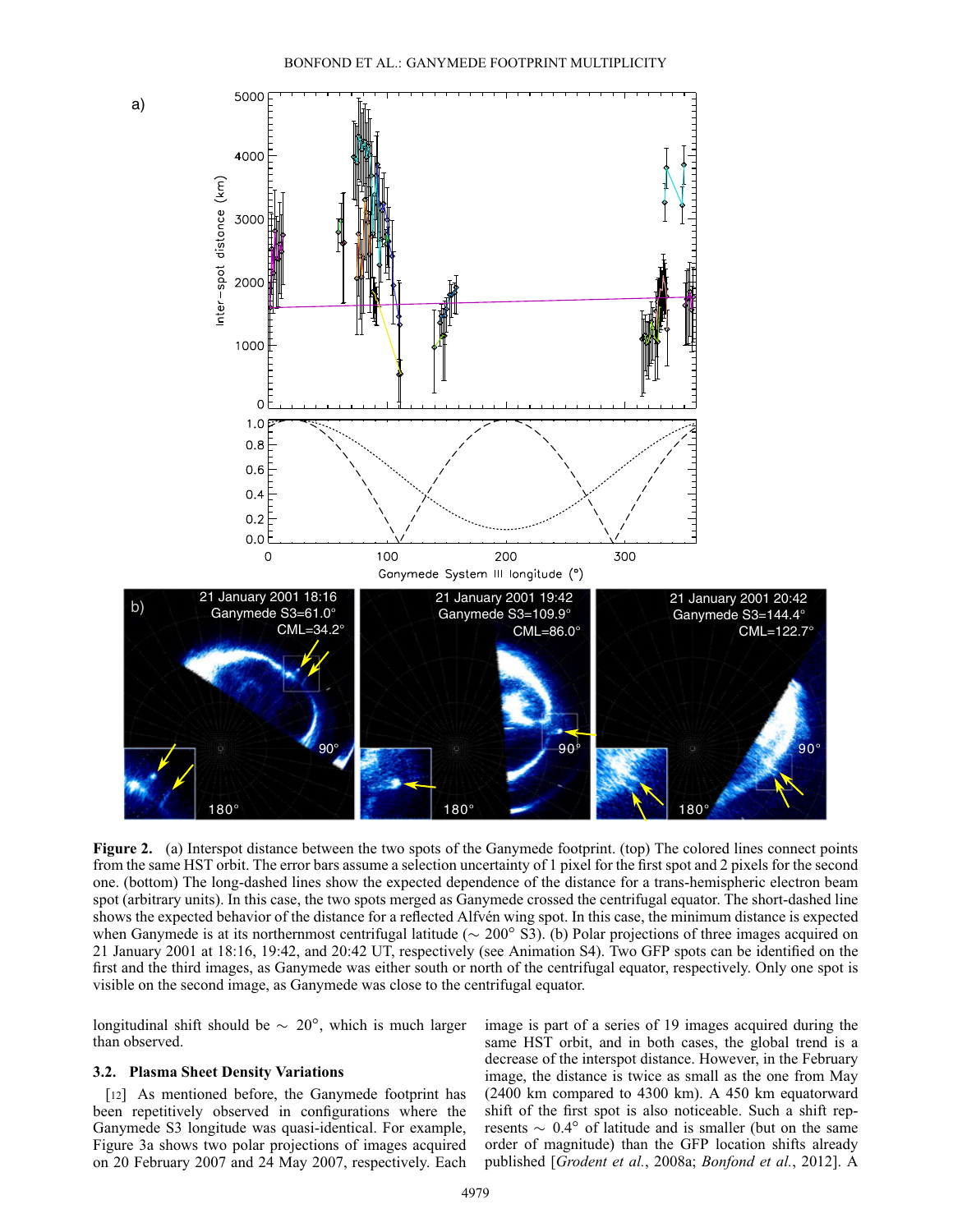

**Figure 3.** (a) Polar projection of images acquired in very similar configurations (see Animations S5 and S6). Despite the fact that the Ganymede System III longitude is quasi-identical in both cases, significantly different interspot distances were observed. (b) Polar projections of images acquired in relatively similar configurations before and after the iogenic outburst peaking on 30 June 2007 [*Yoneda et al.*, 2009, 2013] (see Animations S7 and S8). The increase of the interspot distance on 2 June 2007 could be related to this event.

possible explanation for both the larger interspot distance and the shift is that the plasma sheet density significantly increased between these two observations. Whatever the nature of the secondary spot, the interspot distance is directly related to the delay between the arrival time of Alfvén waves launched in opposite directions. Since a denser plasma sheet increases the Alfvén propagation time, it also directly increases the interspot distance. Additionally, a denser current sheet further stretches the magnetic field lines, leading to a more equatorward mapping of the GFP [*Grodent et al.*, 2008b]. Moreover, such a behavior could be related to the progressive expansion of the main auroral oval, which has been observed during the same epoch and which has been attributed to an increased mass outflow rate [*Bonfond et al.*, 2012]. These events may be related as an increase of the iogenic plasma input very likely leads to simultaneous increases of the magnetospheric plasma density and of the radial mass outflow rate.

[13] Another example of comparison between images at similar longitudes can be seen in Figure 3b. These images have been acquired on 19 May 2007 and 2 June 2007, respectively. The central meridian longitude (CML; 34.7° compared to  $355.7^\circ$ ) and Ganymede's longitude (353.3 $^\circ$ ) compared to  $348.3^\circ$ ) are not as similar as in the first example, but these two images of the southern aurora have been obtained right before and after the spectacular sodium nebula brightening of 30 May 2007 [*Yoneda et al.*, 2009]. Concurrently with this enhancement, the intensity of the hectometric (HOM) radio emissions unrelated to the solar wind significantly decreased [*Yoneda et al.*, 2013]. On the first image, the spots are 1700 km apart, while on the second one, the gap reaches 3200 km. For these longitudes, Ganymede is essentially outside the plasma sheet, and the southward going Alfvén waves are relatively unaffected by plasma sheet density variations. However, the northward going Alfvén waves generating the TEB spot and the RAW spot in the southern aurora have to cross the plasma sheet once or twice, respectively. An increase of the plasma sheet density is thus a very plausible explanation for the observed behavior. The time interval between the beginning of the